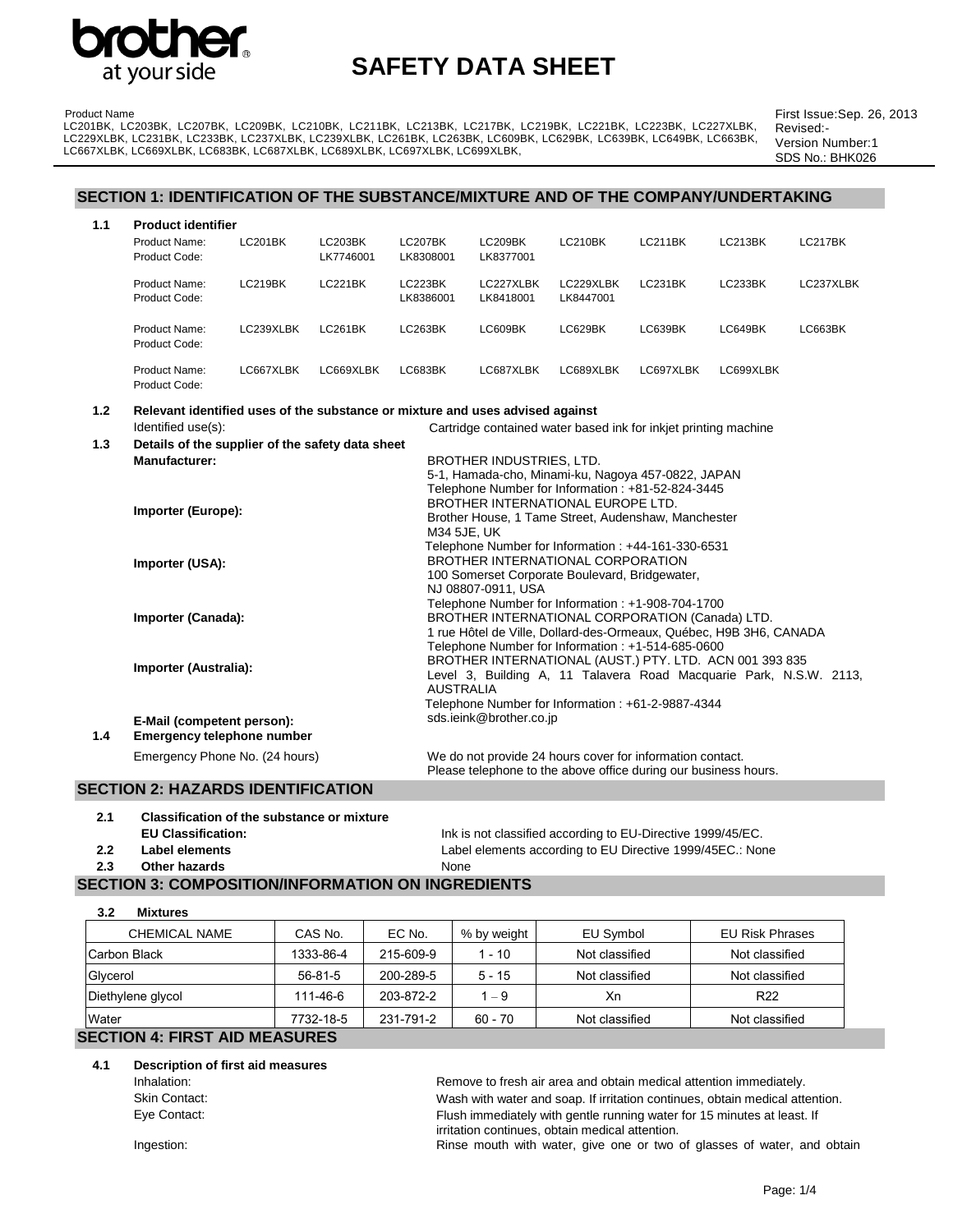

# **SAFETY DATA SHEET**

Product Name LC201BK, LC203BK, LC207BK, LC209BK, LC210BK, LC211BK, LC213BK, LC217BK, LC219BK, LC221BK, LC223BK, LC227XLBK, LC229XLBK, LC231BK, LC233BK, LC237XLBK, LC239XLBK, LC261BK, LC263BK, LC609BK, LC629BK, LC639BK, LC649BK, LC663BK, LC667XLBK, LC669XLBK, LC683BK, LC687XLBK, LC689XLBK, LC697XLBK, LC699XLBK,

First Issue:Sep. 26, 2013 Revised:- Version Number:1 SDS No.: BHK026

|     |                                                                               | medical attention immediately.                                                                                                                                                                |
|-----|-------------------------------------------------------------------------------|-----------------------------------------------------------------------------------------------------------------------------------------------------------------------------------------------|
| 4.2 | Most important symptoms and effects, both<br>acute and delayed                | Inhalation: No harmful effects are expected under normal use. Over exposure<br>to vapor or mist, may cause symptoms such as respiratory irritation, cough,<br>dizziness, headache and nausea. |
| 4.3 | Indication of any immediate medical attention<br>and special treatment needed | None                                                                                                                                                                                          |
|     | <b>SECTION 5: FIRE-FIGHTING MEASURES</b>                                      |                                                                                                                                                                                               |
| 5.1 | <b>Extinguishing media</b>                                                    |                                                                                                                                                                                               |
|     | Suitable Extinguishing Media:<br>Unsuitable Extinguishing Media:              | Water, CO <sub>2</sub> , Foam, Dry chemical.<br>None.                                                                                                                                         |
| 5.2 | Special hazards arising from the substance or<br>mixture                      | May produce toxic fumes of carbon monoxide, carbon dioxide, nitrogen oxides,<br>sulfur oxides if burning.                                                                                     |
| 5.3 | <b>Advice for fire-fighters</b>                                               | Use self-contained breathing apparatus.                                                                                                                                                       |
|     | <b>SECTION 6: ACCIDENTAL RELEASE MEASURES</b>                                 |                                                                                                                                                                                               |
| 6.1 | Personal precautions, protective equipment<br>and emergency procedures        | Avoid contact with eyes, skin and clothing.                                                                                                                                                   |
| 6.2 | <b>Environmental precautions</b>                                              | Do not release to surface water or ground water.                                                                                                                                              |
| 6.3 | Methods and material for containment and<br>cleaning up                       | Wipe up ink with absorbent towel. Wash with water<br>to remove remaining traces of ink.                                                                                                       |
| 6.4 | Reference to other sections                                                   | See Section: 8.                                                                                                                                                                               |
|     | <b>SECTION 7: HANDLING AND STORAGE</b>                                        |                                                                                                                                                                                               |
| 7.1 | Precautions for safe handling                                                 | Avoid contact with skin, eyes and clothing.                                                                                                                                                   |
| 7.2 | Conditions for safe storage, including any<br>incompatibilities               | Keep out of reach of children. Store in a cool and dark place.                                                                                                                                |
| 7.3 | Specific end use(s)                                                           | Cartridge contained water based ink for inkiet printing machine                                                                                                                               |

### **SECTION 8: EXPOSURE CONTROLS/PERSONAL PROTECTION**

**8.1 Control parameters**

| <b>Occupational Exposure Limits:</b> |                                                       |                                                           |                                                                  |             |  |  |  |
|--------------------------------------|-------------------------------------------------------|-----------------------------------------------------------|------------------------------------------------------------------|-------------|--|--|--|
|                                      | <b>CHEMICAL NAME</b>                                  | <b>OSHA PEL</b>                                           | <b>ACGIH TLV</b>                                                 | EU IOELV    |  |  |  |
|                                      | Carbon Black                                          | Limits for air contaminant                                | TWA $3mg/m3$                                                     | Not         |  |  |  |
|                                      |                                                       | TWA3.5 $mg/m3$<br>Not classifiable as a human carcinogen. |                                                                  | established |  |  |  |
|                                      | Glycerol                                              | (as mist)                                                 | (as mist)                                                        | <b>Not</b>  |  |  |  |
|                                      |                                                       | Total dust TWA 15mg/m <sup>3</sup>                        | TWA 10 $mq/m3$                                                   | established |  |  |  |
| 8.2                                  | <b>Exposure controls</b>                              |                                                           |                                                                  |             |  |  |  |
|                                      | Appropriate engineering controls                      |                                                           | Use in a ventilated area.                                        |             |  |  |  |
|                                      | <b>Personal Protection</b>                            |                                                           |                                                                  |             |  |  |  |
|                                      | Eye/face protection                                   |                                                           | Not required under normal use.                                   |             |  |  |  |
|                                      | Skin protection                                       |                                                           | Not required under normal use.<br>Not required under normal use. |             |  |  |  |
|                                      | Hand protection                                       |                                                           |                                                                  |             |  |  |  |
|                                      | Respiratory protection                                |                                                           | Not required under normal use.                                   |             |  |  |  |
|                                      | Other:                                                |                                                           | Not applicable.                                                  |             |  |  |  |
|                                      | <b>Environmental Exposure Controls</b>                |                                                           | Avoid release to the environment.                                |             |  |  |  |
|                                      | <b>SECTION 9: PHYSICAL AND CHEMICAL PROPERTIES</b>    |                                                           |                                                                  |             |  |  |  |
| 9.1                                  | Information on basic physical and chemical properties |                                                           |                                                                  |             |  |  |  |

**9.1 Information on basic physical and chemical properties**

Appearance  $(20 \degree C)$  Black liquid Odor<br>Odor threshold (ppm) and the Slight odor<br>Not available Odor threshold (ppm) pH (Value) 7 – 9 Melting point (°C) / Freezing point (°C) Melting point (°C) : <-5°C Boiling point/boiling range (°C) Boiling point(°C) : >100°C

Flash point (°C) Does not flash at 93.3°C or lower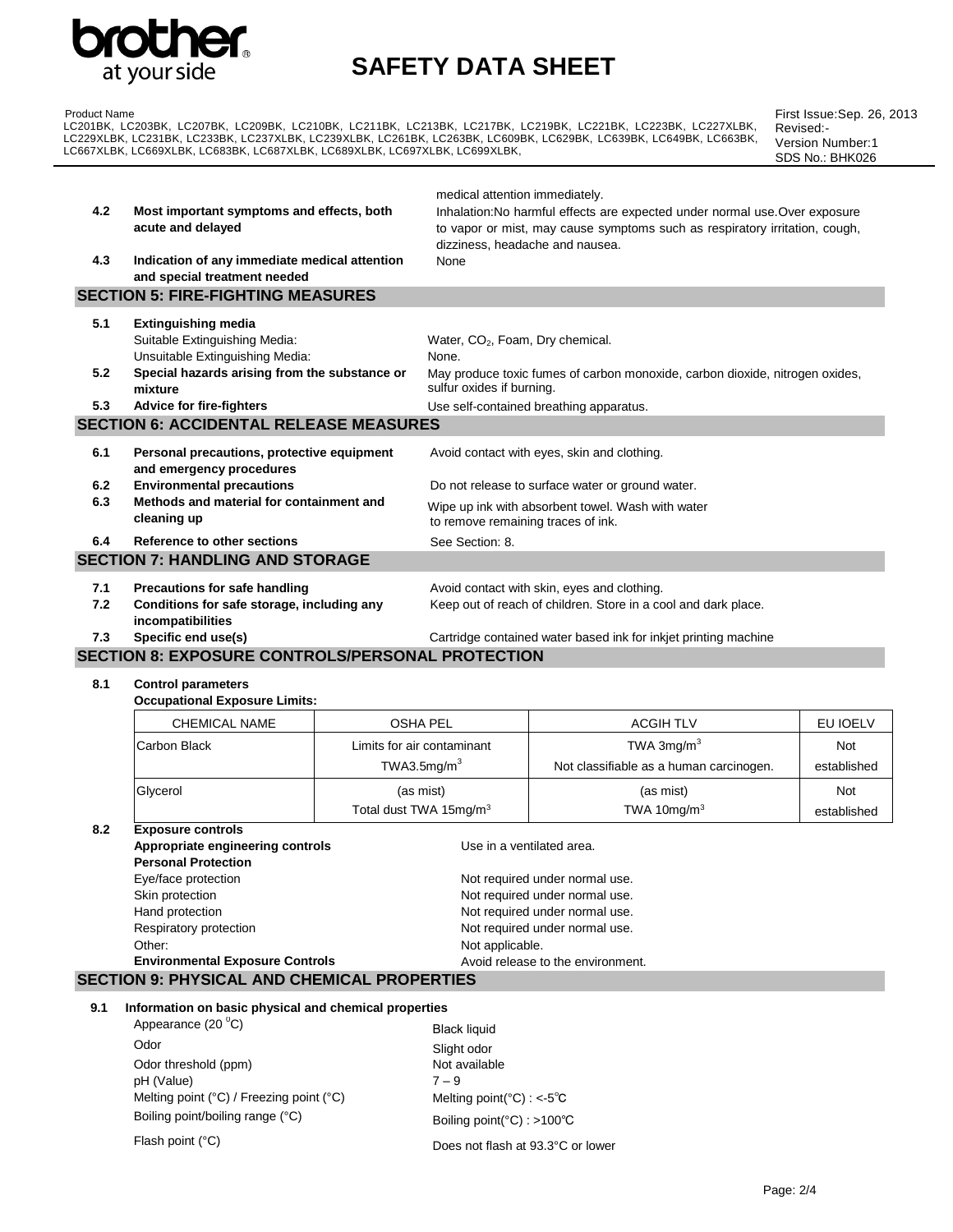

# **SAFETY DATA SHEET**

Product Name

LC201BK, LC203BK, LC207BK, LC209BK, LC210BK, LC211BK, LC213BK, LC217BK, LC219BK, LC221BK, LC223BK, LC227XLBK, LC229XLBK, LC231BK, LC233BK, LC237XLBK, LC239XLBK, LC261BK, LC263BK, LC609BK, LC629BK, LC639BK, LC649BK, LC663BK, LC667XLBK, LC669XLBK, LC683BK, LC687XLBK, LC689XLBK, LC697XLBK, LC699XLBK,

First Issue:Sep. 26, 2013 Revised:- Version Number:1 SDS No.: BHK026

| 9.2                          | Evaporation rate<br>Flammability (solid, gas)<br>Explosive limit ranges<br>Vapor pressure (Pa)<br>Vapor density (Air=1)<br>Density $(g/cm3)$<br>Solubility (Water)<br>Solubility (Other)<br>Partition coefficient (n-Octanol/water)<br>Auto ignition point (°C)<br>Decomposition temperature (°C)<br>Viscosity (mPa. s)<br><b>Explosive properties</b><br>Oxidising properties<br><b>Other information</b><br><b>SECTION 10: STABILITY AND REACTIVITY</b> | (Tag closed cup & Cleveland opened cup)<br>Not available<br>LEL: Not available UEL: Not available<br>Not available<br>Not available<br>Not available<br>$1.0 - 1.1$ g/ml<br>Soluble<br>Not available<br>Not available<br>$>400^{\circ}$ C<br>Not available<br>$2 - 5$ mPa $\cdot$ s<br>Not available<br>Not available<br>Not available                                                                                                                                                                                                     |
|------------------------------|-----------------------------------------------------------------------------------------------------------------------------------------------------------------------------------------------------------------------------------------------------------------------------------------------------------------------------------------------------------------------------------------------------------------------------------------------------------|--------------------------------------------------------------------------------------------------------------------------------------------------------------------------------------------------------------------------------------------------------------------------------------------------------------------------------------------------------------------------------------------------------------------------------------------------------------------------------------------------------------------------------------------|
| 10.1<br>10.2<br>10.3<br>10.4 | Reactivity<br><b>Chemical stability</b><br>Possibility of hazardous reactions<br><b>Conditions to avoid</b>                                                                                                                                                                                                                                                                                                                                               | None<br>Stable<br>Will not occur<br>High-temperature or High-humidity                                                                                                                                                                                                                                                                                                                                                                                                                                                                      |
| 10.5<br>10.6                 | Incompatible materials<br><b>Hazardous Decomposition Product(s)</b>                                                                                                                                                                                                                                                                                                                                                                                       | Acids, Bases, Oxidizing agents, Reducing agents<br>Carbon monoxide, Carbon dioxide, Nitrogen oxides, Sulfur oxides                                                                                                                                                                                                                                                                                                                                                                                                                         |
|                              | <b>SECTION 11: TOXICOLOGICAL INFORMATION</b>                                                                                                                                                                                                                                                                                                                                                                                                              |                                                                                                                                                                                                                                                                                                                                                                                                                                                                                                                                            |
| 11.1                         | Information on toxicological effects<br>Acute toxicity (oral):<br><b>Skin corrosion/irritation:</b><br>Serious eye damage/irritation:                                                                                                                                                                                                                                                                                                                     | $LD_{50}$ of ink is greater than 2000mg/kg.<br>Ink is classified as a NON IRRITANT<br>Ink is classified as a MINIMAL IRRITANT                                                                                                                                                                                                                                                                                                                                                                                                              |
|                              | Respiratory or skin sensitization:<br><b>Mutagenicity:</b><br>Carcinogenicity:                                                                                                                                                                                                                                                                                                                                                                            | Respiratory sensitization: Not available<br>Skin sensitization: Non-sensitizer<br>Ames test : Negative<br>Specific data are not available.<br>Carbon black has been classified by the IARC as group 2B. However, IARC<br>reported that no significant exposure to carbon black is thought to occur<br>during the use of products in which carbon black is bound to other materials,<br>such as printing ink.<br>Other ingredients of ink have not been classified as carcinogens according to<br>IARC monographs, NTP, and OSHA regulated. |
|                              | <b>Reproductive toxicity:</b><br><b>STOT-single exposure:</b><br>STOT-repeated exposure:<br><b>Aspiration hazard:</b><br><b>Potential Health Effects:</b>                                                                                                                                                                                                                                                                                                 | Not available<br>Not available<br>Not available<br>Not available<br>Eye: Ink may cause slight irritation.<br>Skin: Prolonged exposure to ink may cause irritation.<br>Ingestion : Ink may cause gastrointestinal or other adverse effects.                                                                                                                                                                                                                                                                                                 |
|                              | <b>SECTION 12: ECOLOGICAL INFORMATION</b>                                                                                                                                                                                                                                                                                                                                                                                                                 | Inhalation : Not expected to be a route of exposure under normal use.<br>Over exposure may cause respiratory irritation.                                                                                                                                                                                                                                                                                                                                                                                                                   |
|                              |                                                                                                                                                                                                                                                                                                                                                                                                                                                           |                                                                                                                                                                                                                                                                                                                                                                                                                                                                                                                                            |

| 12.1 | Toxicitv                                  | Not available |
|------|-------------------------------------------|---------------|
|      | 12.2 Persistence and degradability        | Not available |
|      | 12.3 Bioaccumulative potential            | Not available |
| 12.4 | Mobility in soil                          | Not available |
| 12.5 | <b>Results of PBT and vPvB assessment</b> | Not available |
| 12.6 | Other adverse effects                     | Not available |